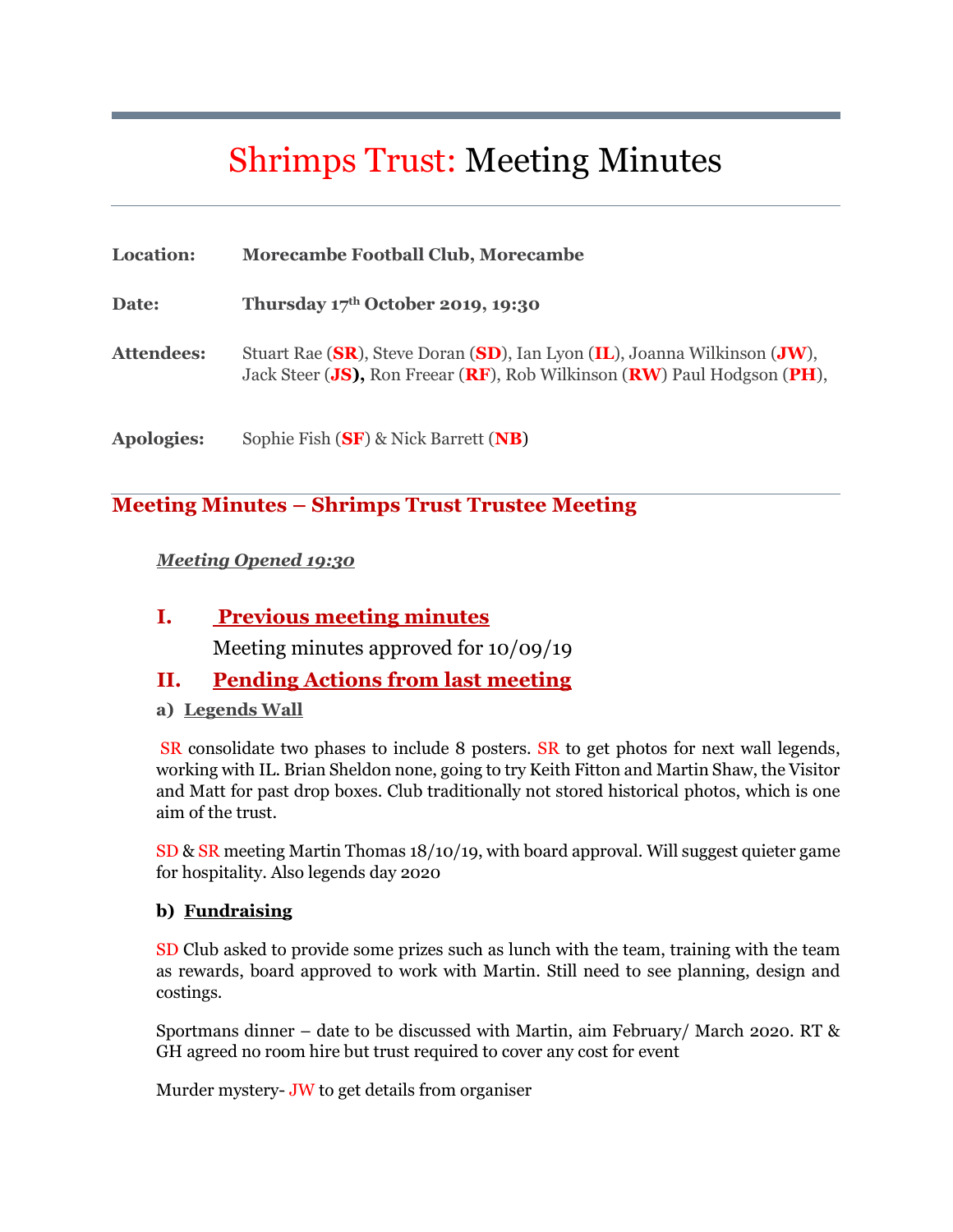#### **c) Cheque for Ladies FC**

SD & JW to liaise with SF re cheque presentation picture and programme article- still to do

**d) Question of the week**

PH to design some questions for JS to post. Good interaction with posts and engagement overall.

#### **e) Shrimping all over the world**

Approx. 10 entries, do draw at next monthly draw

Further discussion- Janet Preston to liaise with over toy appeal, food bank appeal SD & SR to see if she's available 18/10.

## **III. Membership numbers and benefits Update**

380 members- 44 life, 336 annual, 24 juniors, 59 new members

RF to email out to 95 not renewed from last year

Benefits update- SD looking to approach Salt Ayre, remove snap fitness

## **IV. Trust Finance Update**

**JS** provided full summary ahead of the meeting. £16400 balance, Surplus £2300. Considered how to use money- perhaps entertainment of another goal type pre game, recycling bins, drink fountains PA not working around arena- not a trust project SR to chase national Tyres £50 debt from calendar Considered pin badges from Mind and British Legion

## **V. Away travel/ coaches**

- **a)** Crewe RW ask for price for 35 seater (x20 currently), bradfoird at 29.
- **b)** JW put together paperwork ref sponsorship of coaches
- **c)** Flag approved by board. JW to progress

## **VI. Calendar**

a) Calendar SD to check with Morecambe Press ref prices and timescales. Photos nearly all arranged, events decided and proof of layout done. Aiming for Orient game

Sponsors now got x12- well done SD Reef and river, bathstore, calendars, vintage/ eden music, just artificial, DPR, Rob W, Alpha metal, Northgate autobody, laundry x2, Morecambe cars

SD to send list to SR for invoicing